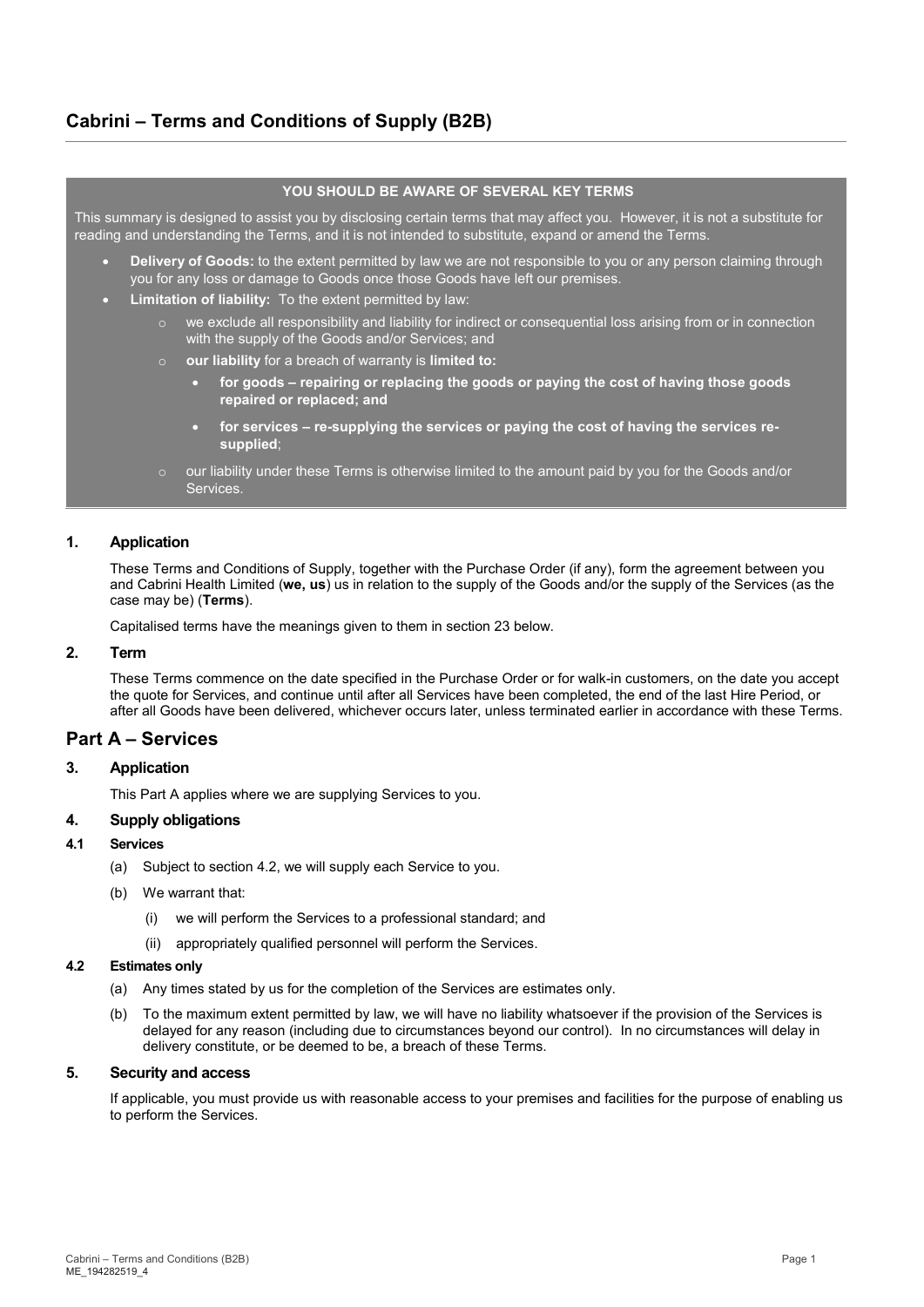# **Part B – Supply of Goods**

# **6. Application**

This Part B applies where we are supplying Goods to you.

# **7. Supply obligations**

# **7.1 Goods**

- (a) We will supply the Goods to you in accordance with these Terms and as set out in the Purchase Order.
- (b) We warrant that we will supply the Goods in substantial conformity with the Purchase Order.

## <span id="page-1-0"></span>**7.2 Estimates only**

- (a) Any times stated by us for the delivery of the Goods are estimates only.
- (b) To the maximum extent permitted by law, we will have no liability whatsoever if the delivery of the Goods is delayed for any reason (including due to circumstances beyond our control). In no circumstances will delay in delivery constitute, or be deemed to be, a breach of these Terms.

#### **7.3 Instalments**

- (a) We may, at our discretion, deliver the Goods to you in any number of instalments, unless otherwise agreed in writing between us.
- (b) If we deliver any of the Goods by instalments, and any one of those instalments if defective for any reason, the defective instalment is a severable breach that, subject to section [17,](#page-3-0) gives rise only to a claim for replacement or repair of the defective instalment.

## **8. Loss or damage in transit**

Although we use appropriate care when delivering Goods, we are not responsible to you or any person claiming through you, including in negligence, for any loss or damage to Goods once those Goods have left our premises (however caused and whether or not we are legally responsible for any person who caused or contributed to that loss or damage), except as required by law.

# **9. Rights in relation to the Goods**

# **9.1 Title**

We both agree that title in all Goods remains with us until we have been paid in full for all Goods.

#### **9.2 Your obligations**

In respect of any Goods while they remain our property, you must:

- (a) not dispose of the Goods or create or allow to be created any mortgage, lien, charge, pledge, claim or other encumbrance or third party interest over or in respect of the Goods, or agree to do any of those things;
- (b) not (without our prior written consent) supply any of the Goods to any person outside of your ordinary or usual course of business; and
- (c) not remove, deface or obliterate any identifying plate, mark or number on any of the Goods.

# **10. PPSA**

- (a) You acknowledge these Terms constitute a security agreement for the purposes of the PPSA. A security interest is taken in all Goods previously supplied by us to you (if any) and all Goods that may be supplied in the future by us to you and any proceeds referable thereto, securing the performance by you of your obligations to us under these Terms or otherwise.
- (b) You must not, without our prior consent, allow:
	- (i) the Goods to become mixed or commingled with any other property;
	- (ii) the Goods to become an accession to any other property; or
	- (iii) any other property to become an accession to the Goods.
- (c) You consent to us effecting and maintaining registrations in respect of security interests (including purchase money security interests) on the PPSR (as defined in the PPSA) contemplated by these Terms. You must pay all costs incurred by us in connection with the registration of a financing statement or financing change statement (each as defined in the PPSA) in respect of a security interest granted by you in favour of us.
- (d) You must immediately notify us if any other person attempts to enforce a security interest in the Goods.
- (e) You must assist us to complete the registration of any financing statement in respect of the Goods, and will do all things and provide all information necessary to enable us to perfect our security interest in the Goods and complete any financing change statement.
- (f) Unless otherwise agreed, payments received by us from or on your behalf must be applied in accordance with section  $14(6)(c)(i)$  to (iii) of the PPSA.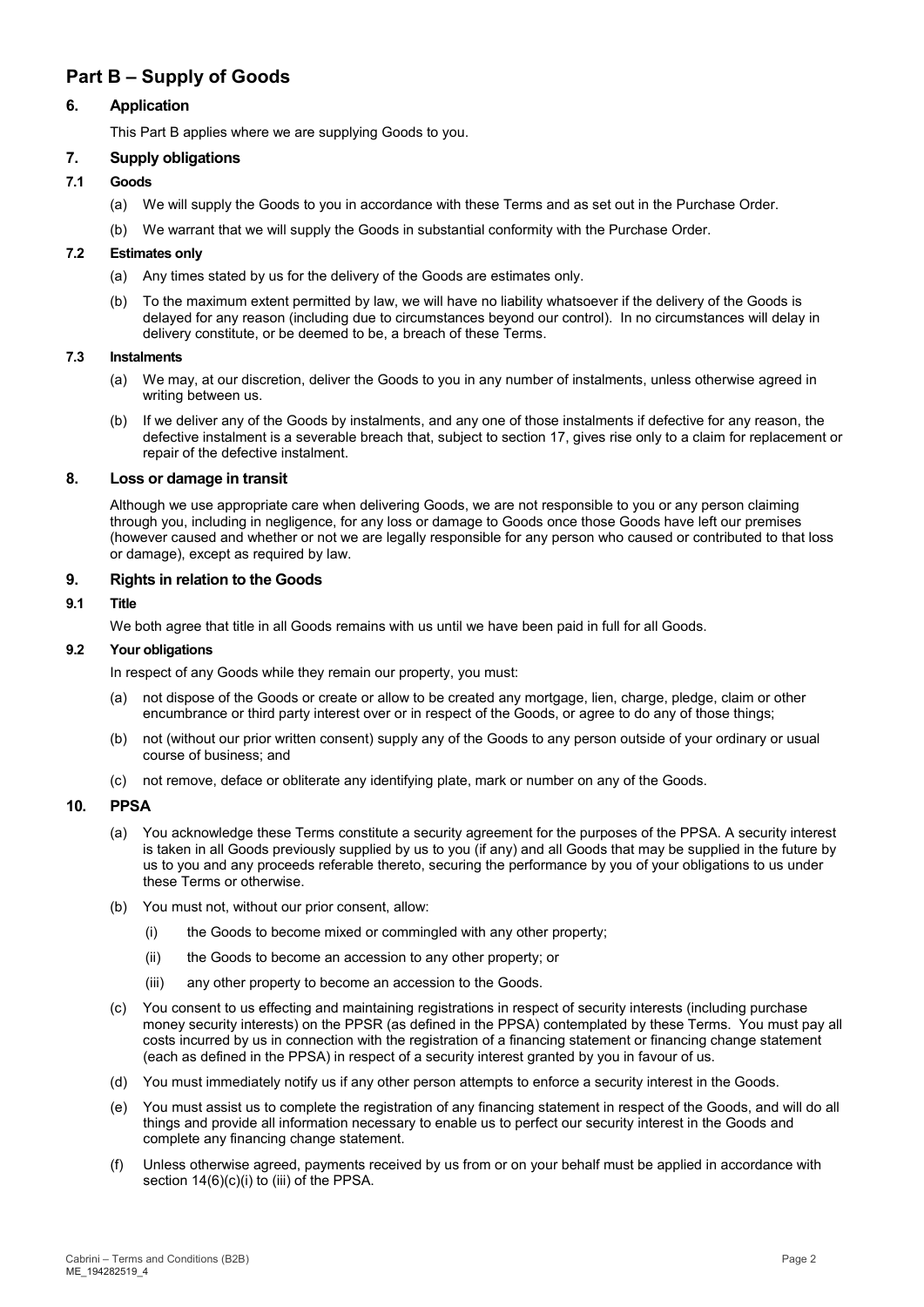- (g) To the extent permitted by law, to the extent they otherwise would have applied to the enforcement of a security interest in the Goods, the parties contract out of sections 125, 132(3)(d), 142, 143 and (if permitted by section 115(7)) Part 4.3 (other than sections 123(1), 126, 128, 129(1), 133, 134(1), 136(1) and 136(2)) of the PPSA. You irrevocably waive any rights under sections 95, 121(4), 130, 132(4) and 135 of the PPSA.
- (h) You agree that you irrevocably waive any rights it may have to receive a verification statement (as defined in the PPSA) in respect of a security interest in the Goods.
- (i) The parties agree that neither of them will disclose, or authorise the disclosure, to any person of any information of the kind described in section 275(1) of the PPSA, except to the extent (if any) required by law.

# **Part C – General**

# **11. Compliance with law**

Each party must comply with all laws applicable to that party in connection with these Terms.

# **12. Price and expenses**

# **12.1 Price**

You must pay us the Price for the Services and/or the Goods (as applicable) in full and upfront.

## **12.2 Expenses**

- (a) The Price specified in the Purchase Order or quote (if any) may include an estimate for out-of-pocket expenses incurred by us in connection with the supply of the Goods and/or Services.
- <span id="page-2-0"></span>(b) Subject to paragraph (c), you must reimburse us for any additional out-of-pocket expenses incurred by us in connection with the supply of the Goods and/or Services if our expenses exceed the estimate specified in the Purchase Order or quote by 30% or more. We will issue you an invoice for these expenses and you must pay the invoice within 7 days of the issue date.
- (c) We will inform you and seek your consent (such consent not to be unreasonably withheld or delayed) before we incur any additional out-of-pocket expenses (such as travel fees and courier charges) under paragraph [\(b\).](#page-2-0)

## <span id="page-2-2"></span>**12.3 No set-off**

You acknowledge that you are not entitled to set-off any amounts that you are otherwise legally entitled to recover from us under these Terms or at law against any amounts due by you to us.

# <span id="page-2-3"></span>**13. GST**

## **13.1 GST inclusive amounts**

For the purposes of these Terms where the expression **GST inclusive** is used in relation to an amount payable or other consideration to be provided for a supply under these Terms, the amount or consideration will not be increased on account of any GST payable on that supply.

#### **13.2 Consideration is GST exclusive**

Any consideration to be paid or provided for a supply made under or in connection with these Terms unless specifically described in these Terms, the Purchase Order or quote as GST inclusive, does not include an amount on account of GST.

#### **13.3 Gross up of consideration**

Despite any other provision in these Terms, if a party (**GST Supplier**) makes a supply under or in connection with these Terms on which GST is imposed (not being a supply the consideration for which is specifically described in these Terms as 'GST inclusive'):

- (a) the consideration payable or to be provided for that supply under these Terms but for the application of this section (**GST exclusive consideration**) is increased by, and the recipient of the supply (**Recipient**) must also pay to the GST Supplier, an amount equal to the GST payable by the GST Supplier on that supply; and
- (b) the amount by which the GST exclusive consideration is increased must be paid to the GST Supplier by the Recipient without set-off, deduction or requirement for demand, at the same time as the GST exclusive consideration is payable or to be provided.

#### **13.4 Reimbursements (net down)**

If a payment to a party under these Terms is a reimbursement or indemnification, calculated by reference to a loss, cost or expense incurred by that party, then the payment will be reduced by the amount of any input tax credit to which that party is entitled for that loss, cost or expense. That party is assumed to be entitled to a full input tax credit unless it proves, before the date on which the payment must be made, that its entitlement is otherwise.

# <span id="page-2-1"></span>**14. Confidentiality**

To the extent that any Confidential Information is disclosed, communicated or otherwise made available to a party (**Receiving Party**) in connection with these Terms, each party agrees:

- (a) to maintain the confidentiality of the Confidential Information;
- (b) not to use or reproduce the Confidential Information for any purpose other than to the extent required to exercise any of its rights or perform any of its obligations under these Terms; and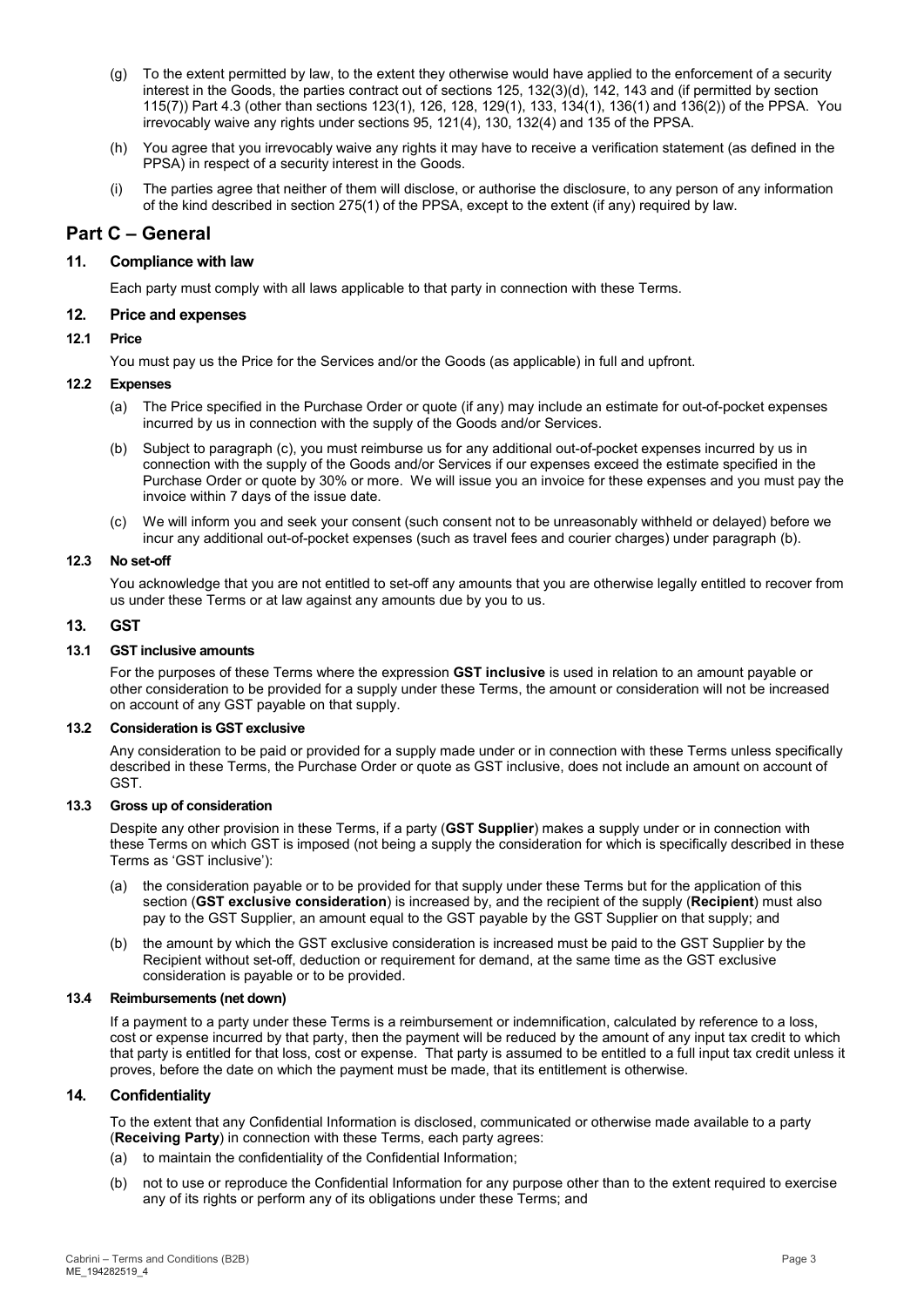- (c) not to disclose the Confidential Information to any person except:
	- to those of its personnel that need to know for the Receiving Party to exercise any of its rights or perform any of its obligations under these Terms (and only to the extent that they need to know);
	- (ii) to the extent the Receiving Party is required by law to disclose the information.

## <span id="page-3-6"></span>**15. Privacy**

Disclosure by you of Personal Information to us may be subject to applicable Privacy Laws. Accordingly, the Goods and/or Services are provided on the basis that you will only disclose Personal Information about an individual to us provided:

- <span id="page-3-1"></span>(a) it is for a purpose related to the performance of these Terms;
- (b) you have made all disclosures required under Privacy Laws;
- (c) you have obtained any consents required under Privacy Laws; and
- <span id="page-3-2"></span>(d) to do so would not otherwise breach Privacy Laws.

If the performance of these Terms requires a third party to supply Personal Information to either party (**PI Receiver**) on the other party's request, it is the obligation of the PI Receiver to ensure that the third party complies with paragraphs [\(a\)](#page-3-1) t[o \(d\)](#page-3-2) above, and the PI Receiver indemnifies the other party against any Loss resulting from the PI Receiver's failure to do so or to otherwise comply with applicable Privacy Laws.

## **16. Warranties**

#### **16.1 Mutual warranties**

Each party warrants to the other that:

- (a) it is authorised to enter into these Terms; and
- (b) it has full power to carry out its obligations under these Terms.

#### **16.2 Third party goods**

You acknowledge and agree that the Goods may be manufactured, in whole or in part, by third parties. To the extent permitted by law, we make no warranties in relation to such third party components. We will, to the extent permitted under our agreements with third parties, pass the benefit of any warranties offered by the manufacturer of such third party components to you.

#### **16.3 No other warranties**

Subject to sectio[n 17.2](#page-3-3) and to the extent permitted by law, the express warranties specified in these Terms are exclusive and we make no other representations or warranties (express or implied), including warranties of merchantability, non-infringement of third party intellectual property rights and fitness for a particular purpose.

#### <span id="page-3-0"></span>**17. Liability and Remedy**

#### **17.1 Limitation and exclusion**

Subject to section [17.2,](#page-3-3) but despite any other provision of these Terms, and to the maximum extent permitted by law:

- <span id="page-3-4"></span>(a) we exclude all liability and responsibility (including for negligence) arising from or in connection with these Terms or the provision of the Goods or Services for any and all actual or anticipated loss of profits, revenue, goodwill, savings, data, business opportunity, or expectation, and any and all indirect, special, consequential, punitive or exemplary Losses;
- <span id="page-3-5"></span>(b) our liability for breach of a warranty given in sections [4.1\(b\)](#page-0-1) or [7.1\(b\)](#page-1-0) is limited to:
	- (i) in the case of Services, the cost of supplying the Services again or payment of the cost of having the Services supplied again; and
	- (ii) in the case of Goods, the cost of replacing the Goods, supplying equivalent goods or having the goods repaired, or payment of the cost of replacing the Goods, supplying equivalent goods or having the Goods repaired; and
- (c) subject to paragraphs [\(a\)](#page-3-4) and [\(b\),](#page-3-5) our total aggregate liability (including for negligence) under or in connection with these Terms is otherwise limited to the total amounts paid by you for the Goods or Services the subject of the relevant claim.

#### <span id="page-3-3"></span>**17.2 Statutory terms**

To the extent permitted by law, we exclude from these Terms all representations, guarantees, conditions, warranties, rights, remedies, liabilities and other terms that may be conferred or implied by statute, general law or custom (except any guarantee or right conferred under any legislation including the Australian Consumer Law, the exclusion of which would contravene legislation or cause part or all of these Terms to be void). Any liability we have to you will be reduced by the extent (if any) to which you caused or contributed to the Loss.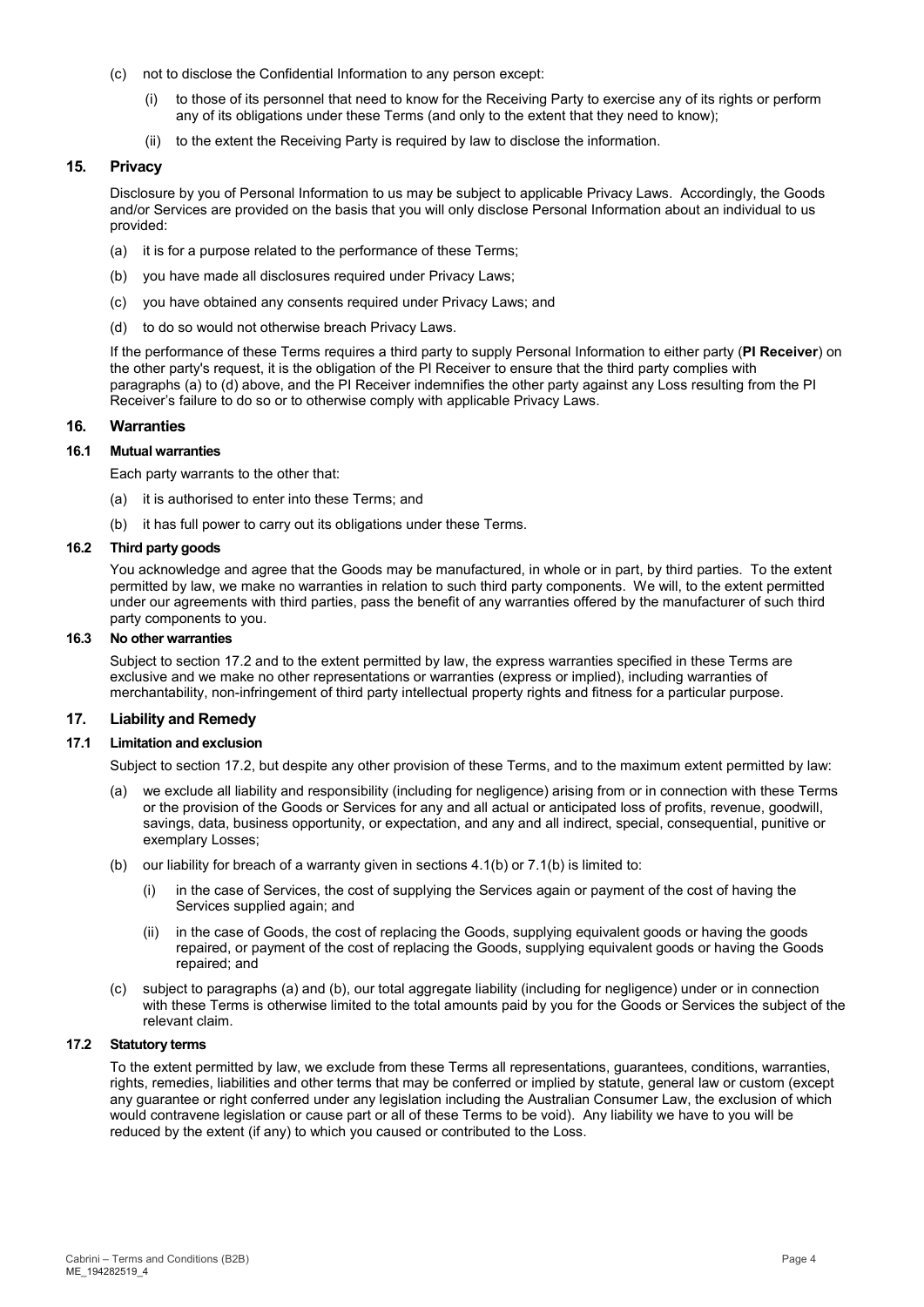#### **17.3 Equivalent relief**

- (a) You acknowledge that we may supply the Goods as a reseller.
- (b) Where we supply Goods to you as a reseller and to the extent permitted by law, our liability under these Terms will be no greater than the liability the third party supplier has to us.
- (c) If we are unable to make a successful claim upon the third party supplier, whether in full or in part, in respect of any defect or other matter claimed by you under these Terms, then, to the extent permitted by law, we will have no liability for the portion of the claim so denied by the third party supplier.

# **18. Force Majeure**

If either of us is wholly or partially unable to perform its obligations under these Terms because of a Force Majeure Event (**Affected Party**), then:

- (a) promptly after the Force Majeure Event arises, the Affected Party must notify the other party of the extent to which the Affected Party is unable to perform its obligations;
- (b) the Affected Party must take all reasonable steps to mitigate the effect of the Force Majeure Event;
- (c) provided that the Affected party complies with paragraphs (a) and (b), the Affected Party will be excused from performing the obligations it is prevented from performing by the Force Majeure Event, until such time as the Force Majeure Event ceases preventing that performance; and
- (d) if the Affected Party's inability to perform its obligations continues or is likely to continue for more than 30 days, the Affected Party may terminate these Terms.

# **19. Termination**

## **19.1 Termination for cause**

Either party may terminate these Terms for cause if the other party:

- (a) breaches any term of these Terms:
	- (i) which is not capable of remedy; or
	- (ii) which is capable of remedy and the other party fails to remedy the breach within 30 days of receiving notice requiring it to do so; or
- (b) if the other party suffers an Insolvency Event (subject to any applicable statutory stay on the exercise of such rights under this section, including under sections 415D, 434J and 451E of the Corporations Act).

# <span id="page-4-0"></span>**20. Consequences of termination**

#### **20.1 Confidential Information**

If these Terms are terminated or expire:

- (a) you must immediately pay us all amounts outstanding under these Terms as at the date of such termination or expiry;
- (b) each party must continue to keep confidential the other party's Confidential Information in accordance with section [14;](#page-2-1) and
- (c) each party's right to use and disclose the other party's Confidential Information ceases other than in relation to information that that party is required to retain or disclose in accordance with section [14,](#page-2-1) or in order to continue performing any surviving obligations or exercising any surviving rights.

#### **20.2 Accrued rights and remedies, no merger**

The rights and obligations of the parties under these Terms do not merge on completion of any transaction contemplated by these Terms.

#### **20.3 No prejudice of right of action or remedy**

Except as expressly set out in these Terms, any termination or expiry of these Terms, in its entirety or as it relates to one or more discrete parts, will not prejudice any right of action or remedy which may have accrued to either party prior to that expiry or termination.

## **20.4 Survival**

Any indemnity and any obligation of confidence under these Terms is independent and survives termination of these Terms. Any other term by its nature intended to survive termination of these Terms survives that termination, including sections [12.3,](#page-2-2) [13,](#page-2-3) [14,](#page-2-1) [15,](#page-3-6) [17,](#page-3-0) [20,](#page-4-0) [21](#page-4-1) and [22.](#page-5-1)

# <span id="page-4-1"></span>**21. Notices and communications**

A notice, demand, consent, approval or communication under these Terms (**Notice**):

- (a) must be:
	- (i) in writing, in English and signed by a person duly authorised by the sender; and
	- (ii) hand delivered, or sent by express post or email to the recipient's address for Notices specified in the Details, as varied by any Notice given by the recipient to the sender; and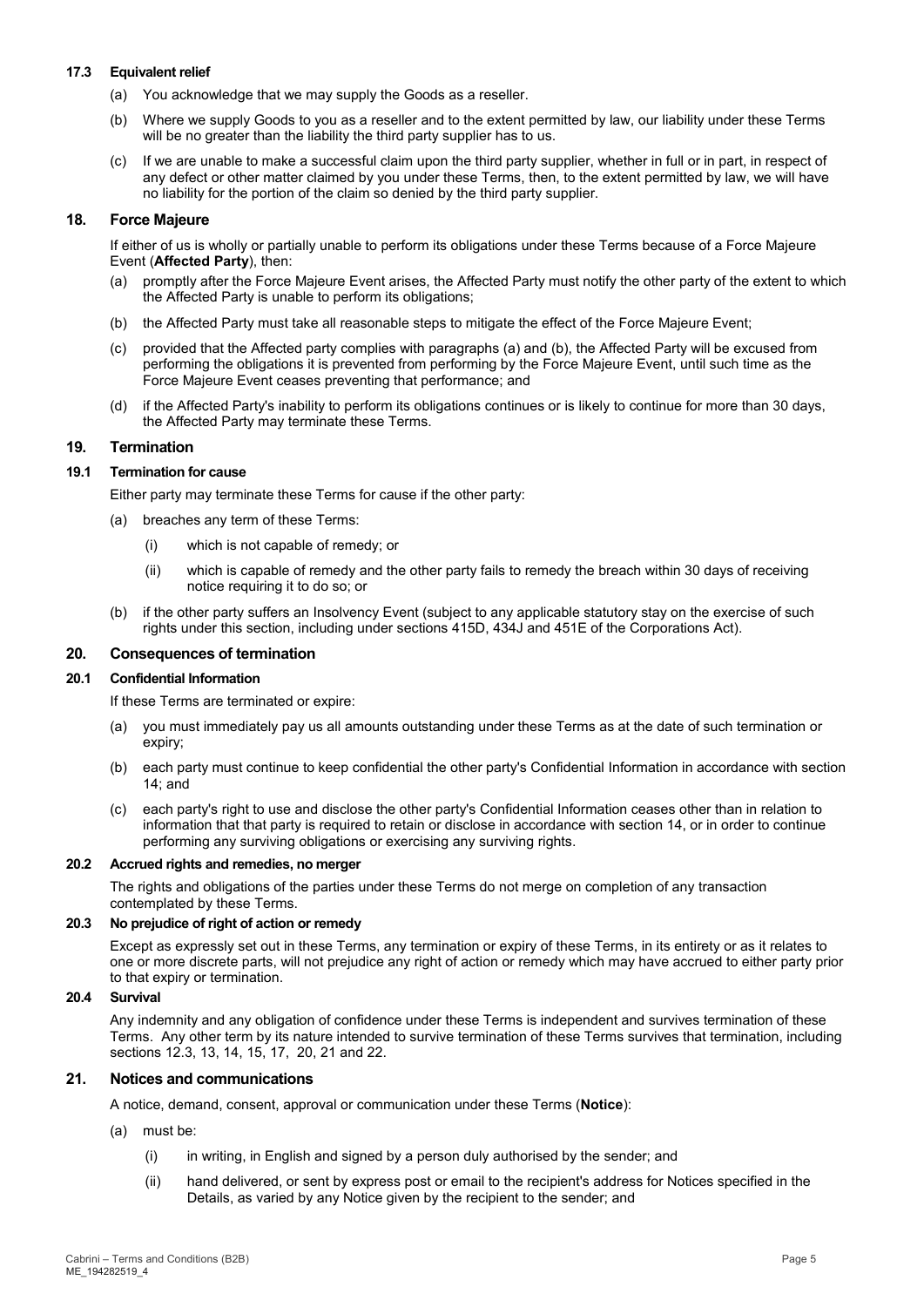- (b) takes effect when taken to be received (or at a later time specified in it), and is taken to be received:
	- (i) if hand delivered, on delivery;
	- (ii) if sent by express post, on the third Business Day after the date of posting (or on the seventh Business Day after the date of posting if posted to or from a place outside Australia); and
	- (iii) if sent by email, an hour after the time the sender's information system recorded that the email left the sender's information system unless, within four Business Hours, the sender is informed (by automatic notice or otherwise) that the email has not been received by the recipient,

but if the delivery, receipt or transmission is not on a Business Day or is after 5.00pm on a Business Day, the Notice is taken to be received at 9.00am on the next Business Day.

#### <span id="page-5-1"></span>**22. Miscellaneous**

#### **22.1 Relationship between the parties**

Nothing in these Terms constitutes the parties as partners or joint venturers or agents for each other, or gives rise to any other form of fiduciary relationship between the parties.

#### **22.2 Assignment**

Neither party may assign, transfer or novate its rights or obligations under these Terms without the other party's prior written consent (such consent not to be unreasonably withheld).

# **22.3 Entire agreement**

- (a) These Terms constitute the entire agreement between the parties in connection with its subject matter and supersedes all previous agreements or understandings between the parties in connection with their subject matter.
- (b) Any terms and conditions of purchase that may be incorporated in any purchase order or other document given to us by you have no legal effect.

#### **22.4 Severability**

A term or part of a term of these Terms that is illegal or unenforceable may be severed from these Terms and the remaining terms or parts of the terms of these Terms will continue in force.

#### **22.5 No Waiver**

We do not waive a right, power or remedy in connection with these Terms if we fail to exercise or delay in exercising that right, power or remedy.

#### **22.6 Governing law and jurisdiction**

These Terms are governed by the law of Victoria, Australia and each party irrevocably and unconditionally submits to the non-exclusive jurisdiction of the courts of Victoria, Australia and the courts having appeal from them.

# <span id="page-5-0"></span>**23. Defined terms & interpretation**

#### **23.1 Defined terms**

In these Terms, unless the context requires otherwise:

**Business Day** means a day other than a Saturday, Sunday or public holiday in Melbourne, Victoria.

**Business Hours** means 9am to 5pm on a Business Day.

**Confidential Information** of a party means all information (regardless of the form of disclosure or the medium used to store it) treated by a disclosing party as confidential and of which the recipient first becomes aware either:

- (a) through disclosure by the disclosing party to the recipient; or
- (b) otherwise through the recipient's involvement with the disclosing party.

**Corporations Act** means the *Corporations Act 2001* (Cth).

#### **Force Majeure Event** means any:

- (a) fire, flood, earthquake, pandemic or act of God;
- (b) riot, civil disorder, rebellion, revolution or any other unlawful act against public order or authority;
- (c) industrial dispute;
- (d) government restraint;
- (e) pandemic or epidemic; or
- (f) other event or cause beyond the reasonable control of the non-performing party.

**Goods** means the goods we will supply to you, as specified in the Purchase Order (if any).

**GST** means any goods and services tax imposed by legislation enacted by the Commonwealth of Australia including a tax imposed by the *A New Tax System (Goods and Services Tax) Act 1999* (Cth) and the related imposition Acts of the Commonwealth.